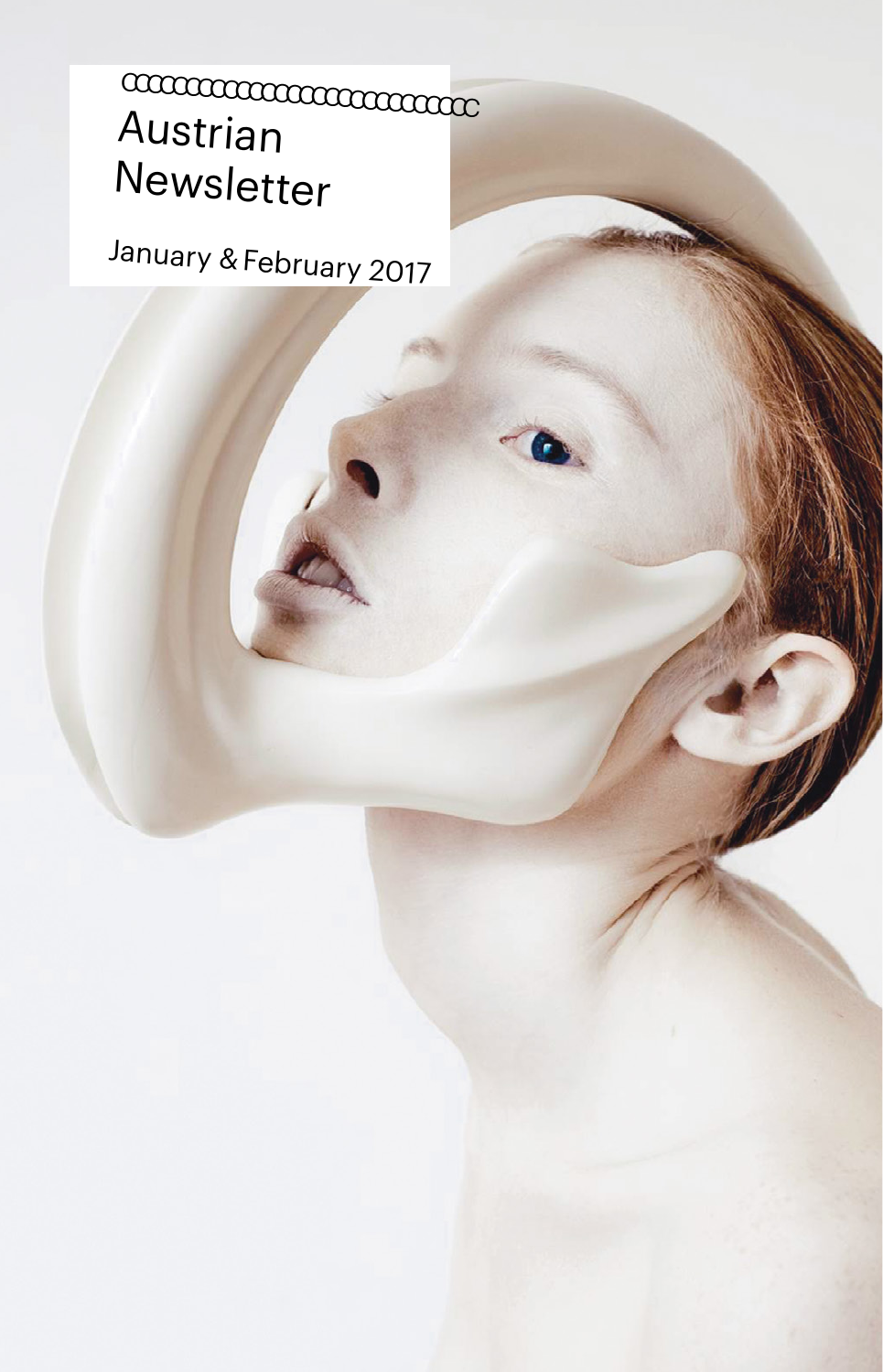## Last Chance

#### Tender Touches

#### *Until Friday 13 January, ACF London*

Taking its title from a work by Austrian avant garde artist Renate Bertlmann, this exhibition presents works which examine representations of body, sexuality and relationships. The exhibition traces its development and transformation from 70s until contemporary artists' practice. Invited artists include Friedl vom Gröller (Austria), Renate Bertlmann (Austria), Eva Stenram (Sweden), Zoe Williams (UK), Julia Zastava (Russia / Austria). The exhibition is presented with the support of the Richard Saltoun Gallery.

## Renate Bertlmann – Höhepunkte (Two Climaxes)

#### *Until 27 January, Richard Saltoun Gallery*

Richard Saltoun Gallery presents the first solo exhibition in the UK dedicated to one of the most radical artists of our time: Austrian feminist artist Renate Bertlmann (b. 1943, Vienna). The exhibition is showcasing three of her most controversial works alongside vintage photographs and drawings from the 70s which illustrate her unique sensitivity to material and female tropes.

Richard Saltoun Gallery, 111 Great Titchfield Street, London W1W 6RY [www.richardsaltoun.com](http://www.richardsaltoun.com) 

# CCCCCCCCCCCCCCCCCCCCCCCCC CCCCCCCCCCCCCCCCCCCCCCCCCC January

#### New Adventures in Animation

#### *Friday 13 January, 7pm, ACF London*

Students from the University of Applied Arts Vienna and Middlesex University present a programme of digital animation and stop motion films. This eclectic selection shows the most exciting, engaging and emotionally powerful films from both Universities with innovative approaches to the medium of animation. The screening will premiere a new animated short, made during a workshop at Middlesex University, which uses swapped unprocessed photographs taken on disposable cameras as a starting point for stories and new adventures in animation.

This international co-production is organised by Osbert Parker (Middlesex University) and Nikolaus Jantsch (University of Applied Arts Vienna).



Still from *Boiled Up* by Jordan Antonowicz – Behnan

## Architecture on Film: In the Basement

#### *Tuesday 17 January, Barbican Centre, London*

Iconoclastic provocateur Ulrich Seidl descends into the basements of Austria, finding dens of dark desire manifesting very different iterations of domestic bliss. The subconscious gains a room of its own;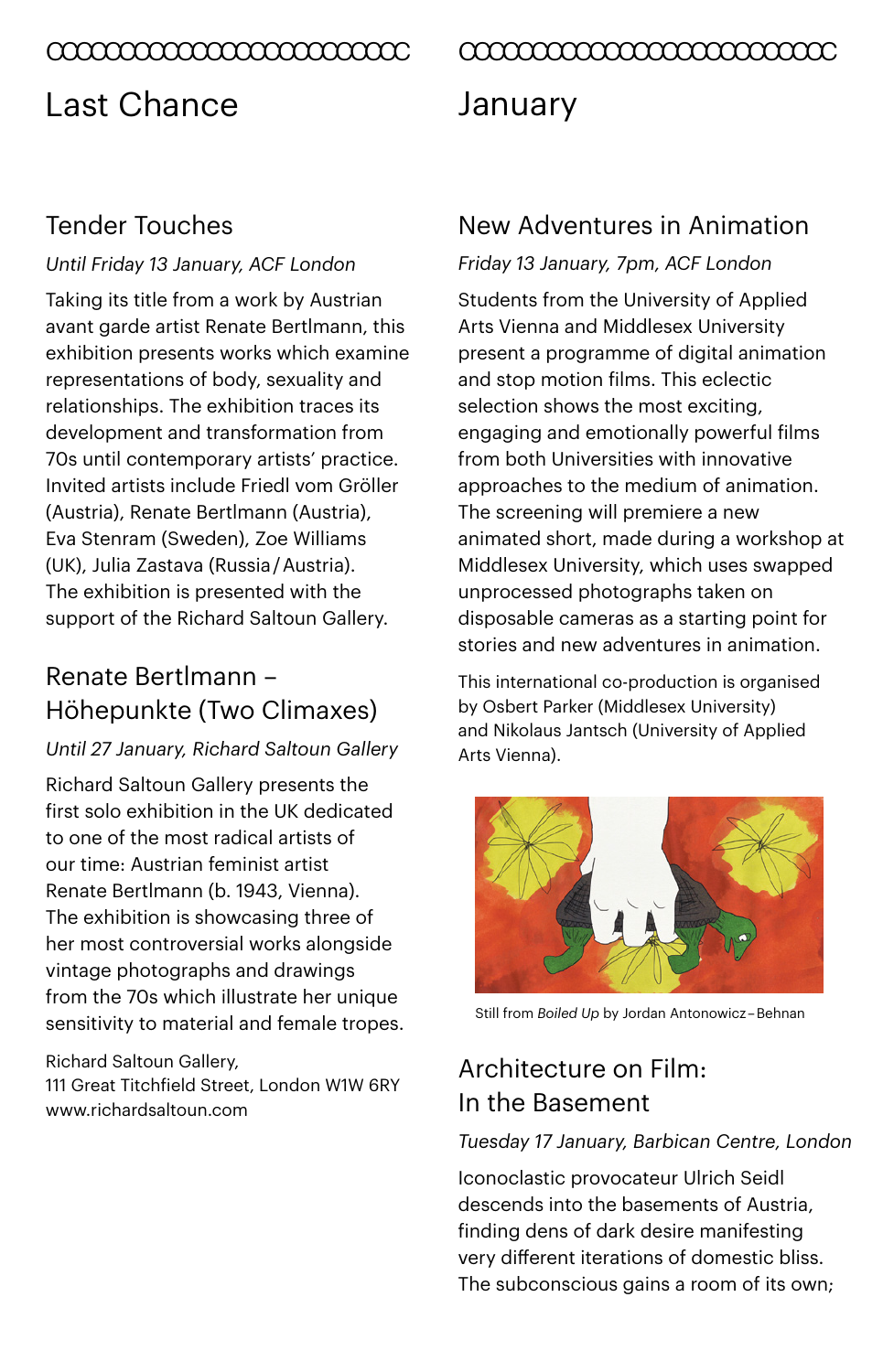

Still from *In the Basement* by Ulrich Seidl

a cosy place where acts suburban and shocking, mundane and highly explicit. take place in the very private foundations of the home. Architecture on Film is curated by the Architecture Foundation, in partnership with the Barbican.

Austria 2014, 85 mins, directed by Ulrich Seidl. Barbican Cinema, Barbican Centre, Silk Street, London EC2Y 8DS, [www.barbican.org.uk](http://www.barbican.org.uk)

#### Cineclub: Golden Genes

#### *Tuesday 17 January, 7pm, ACF London*

Cineclub begins 2017 with a special programme of documentary and feature films which explore themes of technological and medical advances, globalisation and which pose important questions about our future. The first film in this programme is *Golden Genes*.

Saving the DNA of all life on Earth will be one of the greatest international research projects of the coming decades. *Golden Genes* – part nature film, part political documentary – demonstrates the extent to which biodiversity research is not only challenging human society but also our very conception of humankind.

Austria, 2016, 90 mins, English subtitles, directed by Ursula Hansbauer, Wolfgang Konrad, Clemens Stachel

### Oliver Ressler at Artists' Film International

*Tuesday 24 January – Sunday 26 March, Whitechapel Gallery, London*

To coincide with Oliver Ressler's exhibition at theAgency and a film programme at Close-Up Cinema in February, the Whitechapel Gallery will present his and filmmaker Dario Azzellini's film *Occupy, Resist, Produce – Officine Zero* (2015) in the framework of Artists' Film International. The programme brings together recent moving image works which are presented across 16 international partner venues.

2015, 33 mins, directed by Dario Azzellini and Oliver Ressler. Whitechapel Gallery, 77 – 82 Whitechapel High Street, London E1 7QX [www.whitechapelgallery.org](http://www.whitechapelgallery.org)



Still from *Golden Genes* by Ursula Hansbauer, Wolfgang Konrad, Clemens Stachel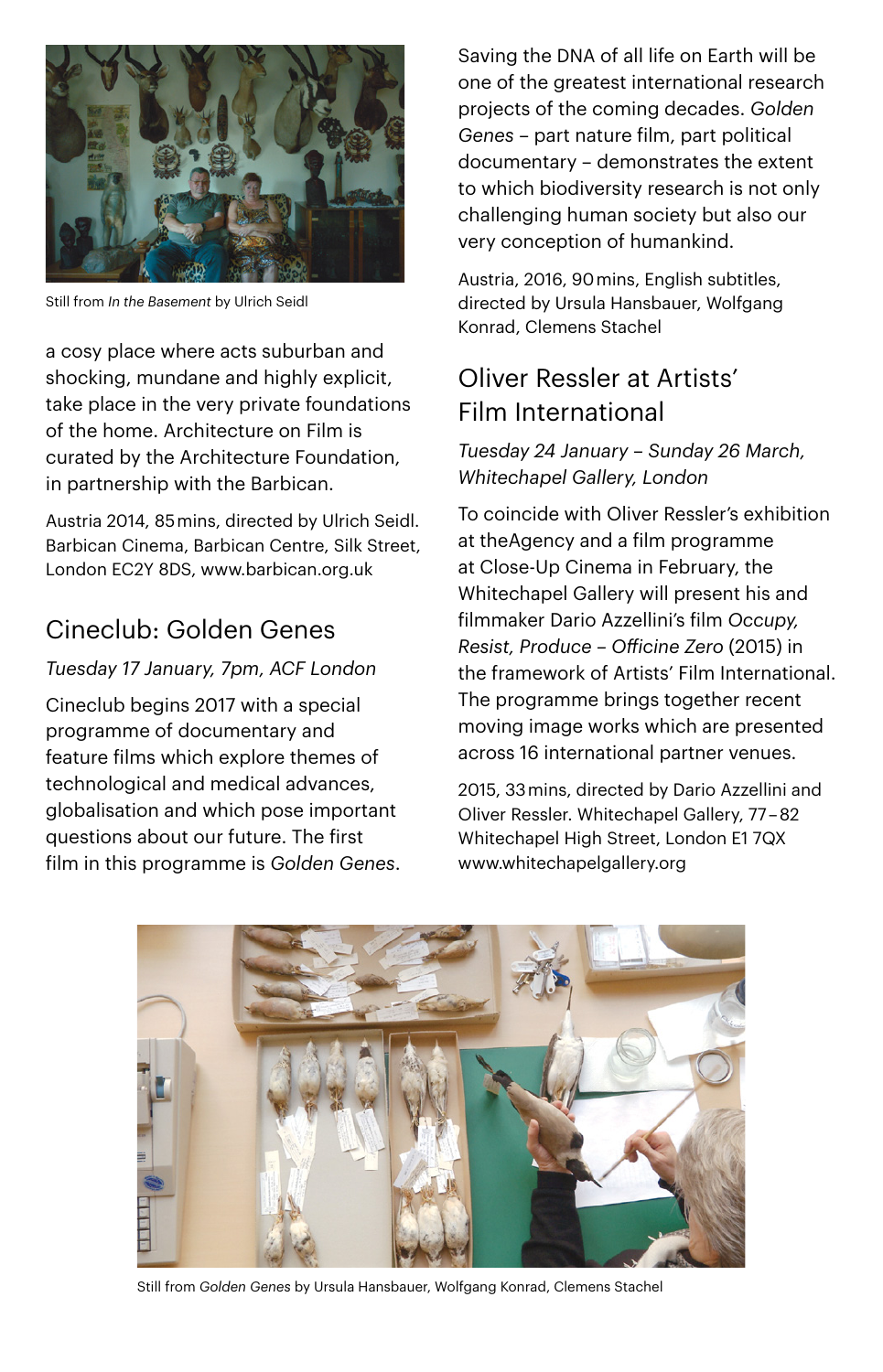## Arno Geiger: Booklaunch and Talk – The Old King in His Exile

#### *Wednesday 25 January, 7pm, ACF London*

Arno Geiger's memoir *The Old King in His Exile* has touched the hearts of over a million people around the world. An unsentimental portrait of Geiger's father and of coming to terms with Alzheimer's, *The Old King in His Exile* (translated by Stefan Tobler) will be published by And Other Stories in January 2017. Join Arno Geiger for an evening of conversation and memory, the only London event of his Austrian Cultural Forum London residency. He will speak at Lancaster University on the 26 January.



Arno Geiger, photo by D.P. Gruffot

## Cineclub: Future Baby

#### *Thursday 26 January, 7pm, ACF London*

The documentary film *Future Baby* examines the complex field of reproductive medicine and technology from a variety of perspectives. Director Maria Arlamovsky travels the globe to visit doctors, scientists, and technicians. She accompanies couples longing for a child as well as egg donors and surrogate mothers on their journeys through medical appointments and procedures. In this documentary, both supporters and skeptics have a chance to speak, along with the first generation of artificially conceived children.

Austria, 2016, 90 mins, directed by Maria Arlamovsky



Still from *Occupy, Resist, Produce – Officine Zero*

## Josef Frank: Patterns – Furniture – Painting

*Saturday 28 January – Sunday 7 May, Fashion & Textile Museum London*

Explore the work of designer and artist Josef Frank (1885 – 1967) in the first-ever UK exhibition of his textiles. The Austrianborn architect moved to Sweden in 1933, where he developed his colourful brand of modernism, working with Estrid Ericson on furniture, glassware, lighting and interior design ideas. Together they redefined what is regarded as Swedish Modern. This exhibition highlights Frank's vibrant fabric designs alongside a number of his previously unknown watercolours.

Fashion & Textile Museum London, 83 Bermondsey Street, London SE1 3XF 020 7407 8664, [www.ftmlondon.org](http://www.ftmlondon.org)

## Royal Academy of Music Schubertiade

#### *Tuesday 31 January, 7pm, ACF London*

Students from the Royal Academy of Music return to the Austrian Cultural Forum on Schubert's birthday with an exciting programme of songs that were performed at the celebrated Schubertiaden – including the hilarious trio, 'Der Hochzeitsbraten'.

Performers include Kieran Carrel (tenor), Michael Rakotoarivony (baritone), Zuzanna Basinska (piano), Teodora Oprisor (piano) and Cameron Richardson-Eames (piano).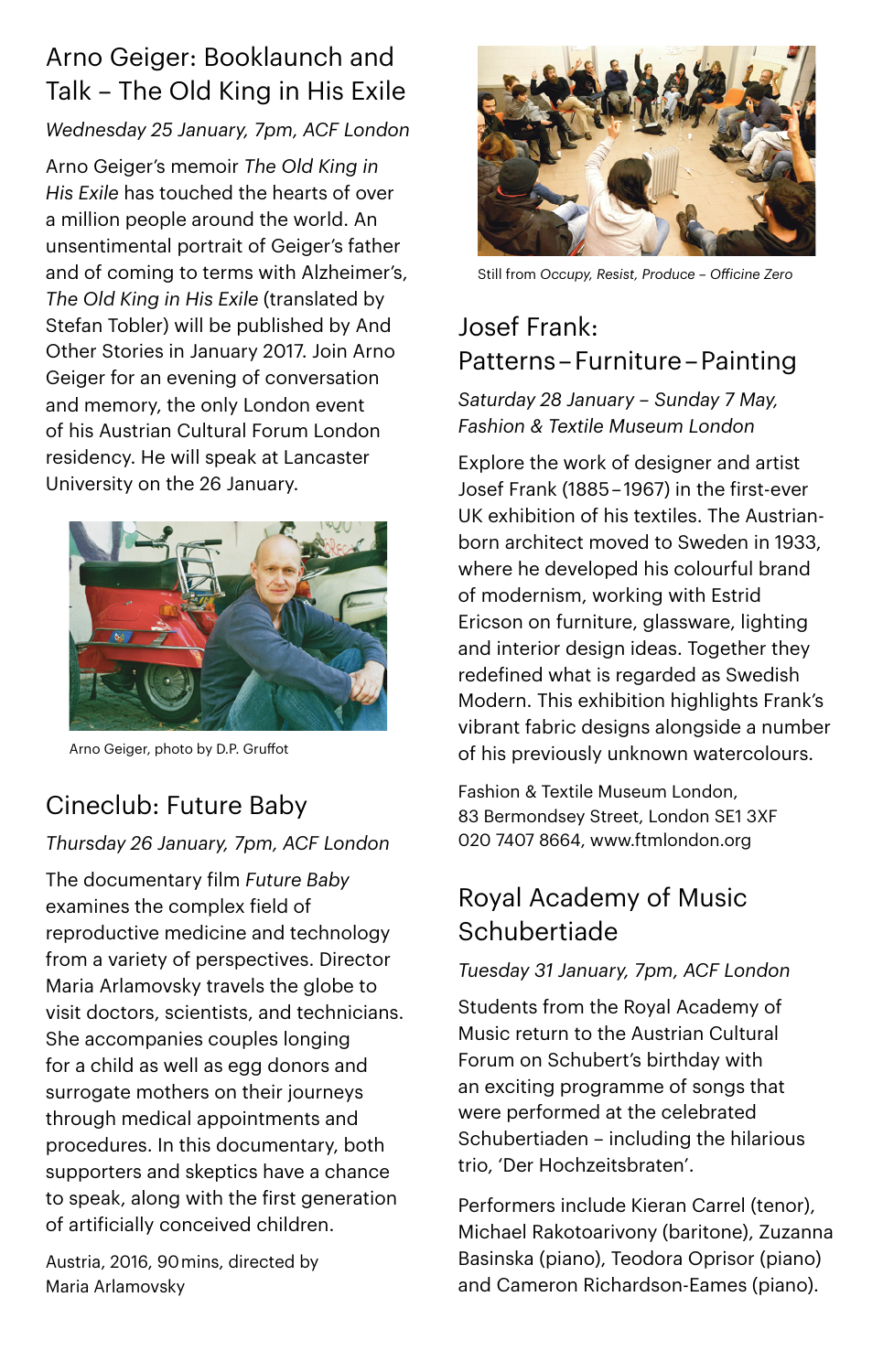# February CCCCCCCCCCCCCCCCCCCCCCCCC

## Cineclub: Hidden Reserves

#### *Wednesday 1 February, 7pm, ACF London*

Austrian director Valentin Hitz offers up a satiric, dystopian view of the future in his coldly precise scifi film *Hidden Reserves*. Set in Vienna in the not too distant future, society is deeply divided between those who can and cannot afford death insurance. Insurance agent Vincent Baumann becomes a victim of the system he has so ruthlessly represented and joins forces with the activist Lisa Sokulowat.

Austria / Switzerland / Germany, 2016, 96 mins, directed by Valentin Hitz



### Organrecital – In focus: Austria

*Thursday 2 February, 1.15pm, St Pancras Church*

Internationally acclaimed Austrian organist Lukas Hasler performs a special lunch time recital at St Pancras Church. The talented 20 year old won the prima la musica competition for organ twice in 2012 and 2014 and the Bärenreiter Prize for interpretation. He will perform works by Austrian composer Peter Planyavsky, J. S. Bach and Robert Schumann.

St Pancras Church, Euston Road, London, NW1 2BA

## Ilse Aichinger's The Greater Hope – A Staged Reading

#### *Thursday 2 February, 7pm, ACF London*

Ilse Aichinger, the celebrated Austrian poet wrote her only novel *The Greater Hope* in 1948, in which she reflects on her experience as a young woman in wartime Nazi Vienna. Aichinger lost family in the Holocaust and was separated from her twin sister who fled to London. Through her extraordinary use of language the author not only captures the horror and the humanity of that experience, but also transcends it to offer a profound meditation on a greater hope, the metaphysical perspectives of which surpass the physical trajectories of devastation, deportation and death.



## Transfashional Lab

*Opening: Thursday 9 February, 7–9pm, ACF London; The exhibition continues until Tuesday 4 April*

The exhibition, conceived by the ACF Warsaw and curator Dobrila Denegri, brings together emerging young artists and designers from Austria, the UK and Poland who work at the intersection between art and fashion. The exhibition explores the ways in which art and fashion can shape new positions and contribute to current social, economic, cultural and environmental debates. The pieces on display are more than just wearable and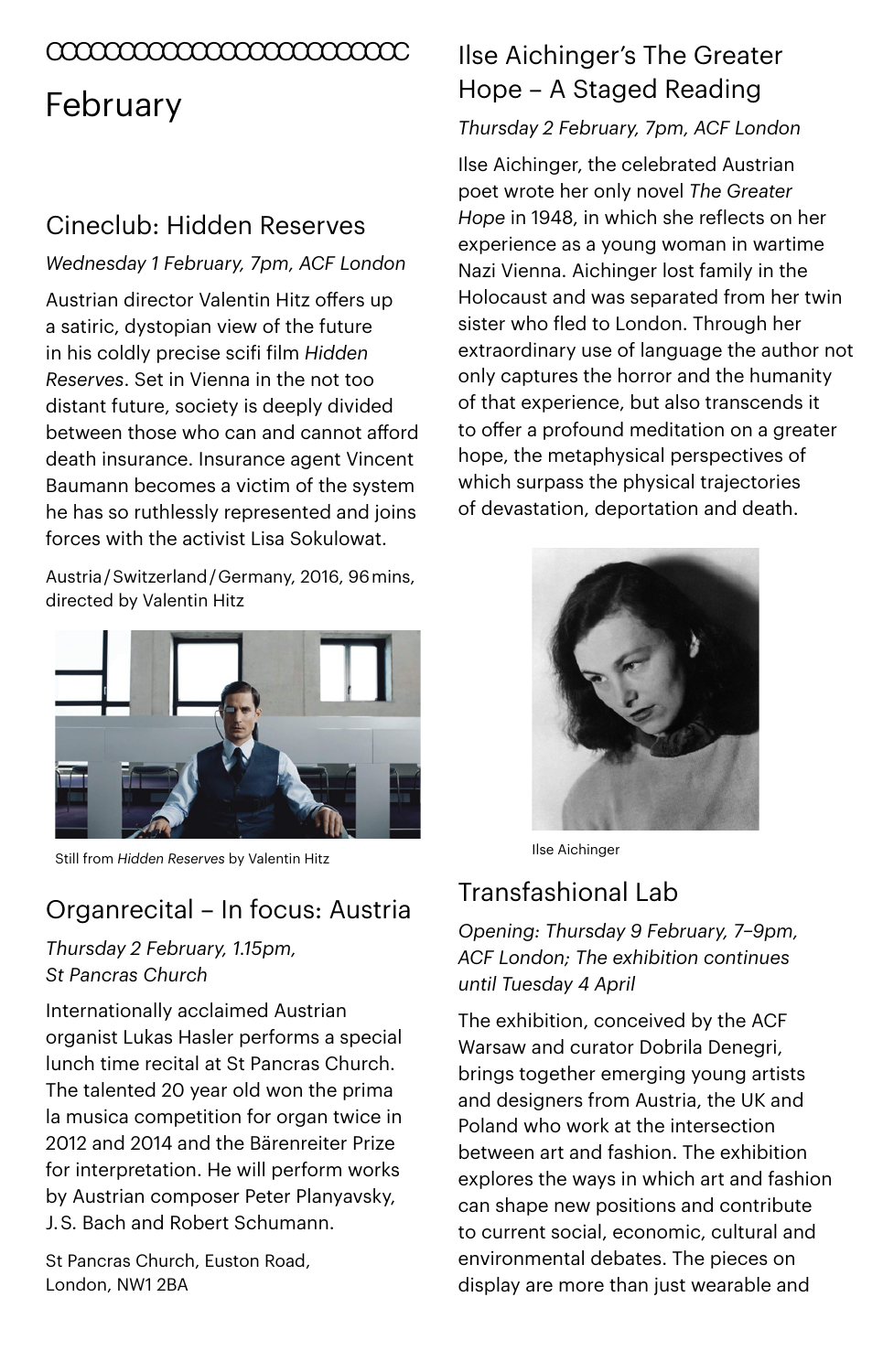functional items; they can be seen as tools for reflection, experimentation and selfexpression. *Transfashional Lab* is presented in collaboration with the Polish Cultural Institute in London and the London College of Fashion.

Participating artists: Manora Auersperg, Anna-Sophie Berger, Christina Dörfler – Raab, Lisa Edi, Kiwy Huang, Jan Kardas, Afra Kirchdorfer, Kate Langrish-Smith, Maximilian Mauracher, Janusz Noiewicz, Ana Rajčević, Anna Schwarz, Radek Smędzik, Lara Torres, Daria Wierzbicka

#### Transfashional Lab Panel Discussion

*Monday 13 February, 6pm, London College of Fashion* 

To coincide with the exhibition at the ACF and London Fashion Week, Polish journalist Marcin Różyc, Shaun Cole from the London College of Fashion and Monica Titton, Lecturer in the Fashion department, University of Applied Arts Vienna, will take part in a panel discussion at the London College of Fashion.

London College of Fashion, 20 John Prince's Street, Marylebone, London W1G 0BJ [www.arts.ac.uk/fashion/](http://www.arts.ac.uk/fashion/)



Still from *Innocent bodies (edit 1)*  by Anna-Sophie Berger, 2016, hd video

## La Ronde: A new adaptation by Max Gill inspired by Schnitzler's classic

#### *Wednesday 15 February – Saturday 11 March*

Heretic Productions present a new interpretation of Arthur Schnitzler's best known tale of sex and scandal. *La Ronde* is arguably the most performed of Schnitzler's plays in London and each production seeks to bring something new to this tale of sex transgressing boundaries in turn of the century Vienna. In this adaptation the actors, having learnt each part, will be cast by the audience for each performance. A multitude of couplings and experiences are created every evening.

Bunker Theater, London, [www.bunkertheatre.com](http://www.bunkertheatre.com)

#### Another Austria: Material Essence

#### *Thursday 17 – Sunday 21 February, Somerset House, London*

Another Austria will join the British Council's and British Fashion Council's International Fashion Showcase for the fifth time in 2017, presenting the designers Raphael Caric, Lauren Cooke, Hvala Ilija, and Sabrina Stadlober. In keeping with this year's theme Local / Global, Another Austria will explore the richness of Austrian craftsmanship, and the way it interacts with universal modernity. Seeking an interplay between history and contemporary practices, the Austrian display aims to show the continuation of Austrian fashion and handicraft.

Somerset House, Strand, London, SC2R 1LA [www.somersethouse.org.uk](http://www.somersethouse.org.uk) [www.anotheraustria.com](http://www.anotheraustria.com)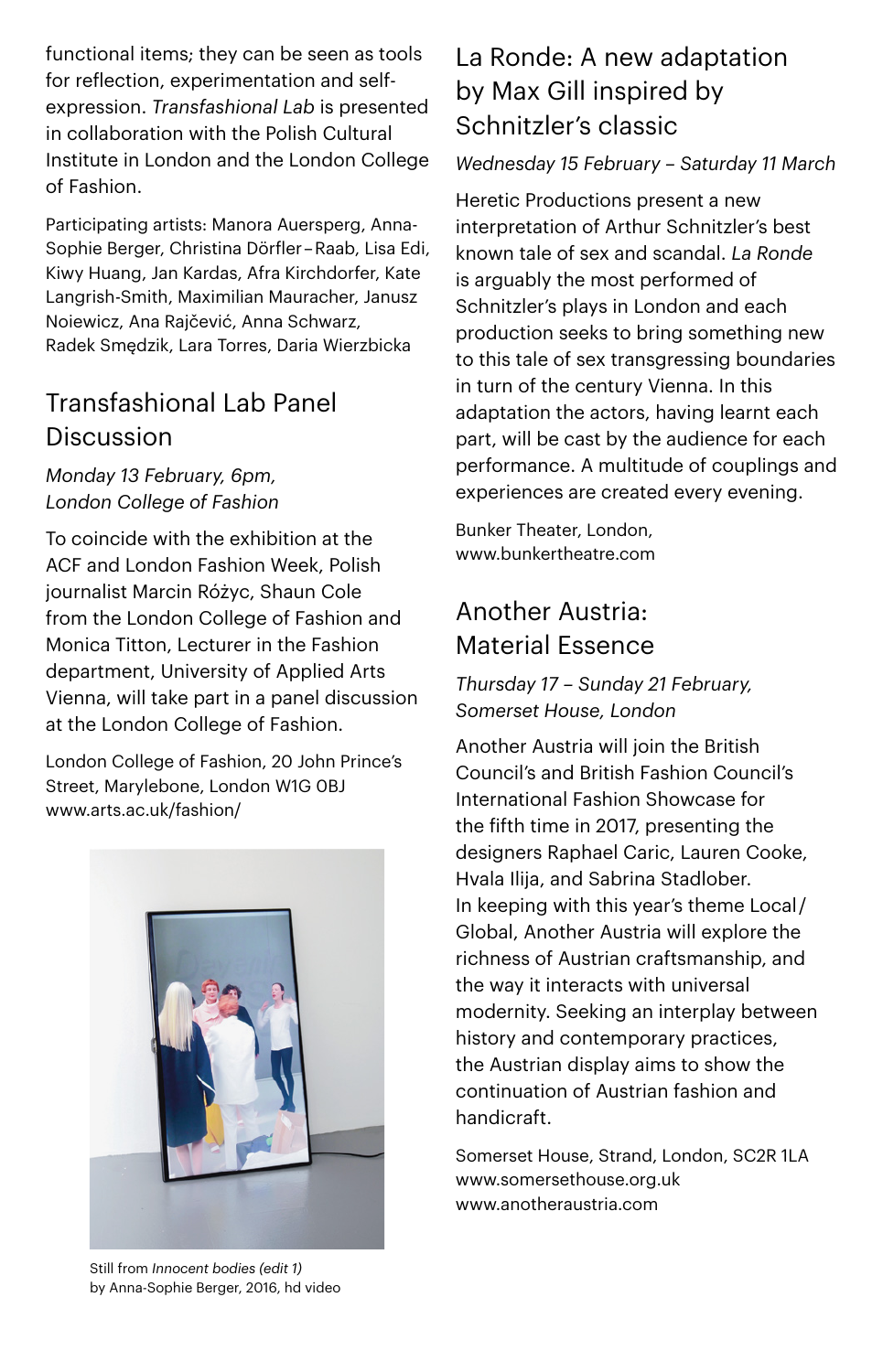

Still from *Everything's coming together while everything's falling apart: ENDE GELÄNDE* by Oliver Ressler, 2016, 12 mins

## Craft of Film: Amour Fou

#### *Wednesday 22 February, 6.15pm, Barbican Cinema*

The Barbican presents a special programme of films highlighting nine cinematic crafts that are key to a film's success. Jessica Hausner's take on the romance between poet and playwright Heinrich von Kleist and Henriette Vogel in 1812 presents the perfectly matched costumes and interiors of the Prussian upper class. Costume designer Tanja Hausner will take part in a talk following the screening.

The Barbican Cinema, Silk Street, London EC2Y 8DS; www.barbican.org.uk/film

#### Oliver Ressler Film Programme

*Sunday 26 February, 4–10pm, Close-Up Cinema, London*

To coincide with Oliver Ressler's first solo London exhibition at theAgency. and his inclusion in the Whitechapel's Artists' Film International screenings, Close-Up Cinema presents an extensive programme of the artist's films. Ressler's films document and observe a variety of grassroots movements and witness and explore the terminology and structure of capitalist

societies. The screening will be followed by a Q & A between Whitechapel film curator Gareth Evans and Oliver Ressler.

Close-Up Cinema, 97 Sclater Street, London E1 6HR, [www.closeupfilmcentre.com](http://www.closeupfilmcentre.com)

### Oliver Ressler: Bedtime for Democracy

*Preview: Tuesday 28 February 2017, 6 – 9pm, theAgency., London Exhibition continues until Saturday 29 April*

theAgency. Gallery presents the first solo exhibition of works by the Austrian artist Oliver Ressler in London. The exhibition title *Bedtime for Democracy* is inspired by a Dead Kennedys album title from 1986. Thirty years on it rings true in our context of a shift to a post-democratic era and a serious crisis of neoliberal capitalism. Ressler's exhibition brings together photographic works, films and site-specific pieces addressing migration, citizenship, democracy, and capital. The gallery will host a number of public discussions during the exhibition. Under the heading *Who we are?* the audience will be invited to communally reflect on how we experience and influence society.

theAgency., 66 Evelyn Street, London SE8 5DD, [www.theagencygallery.co.uk](http://www.theagencygallery.co.uk)